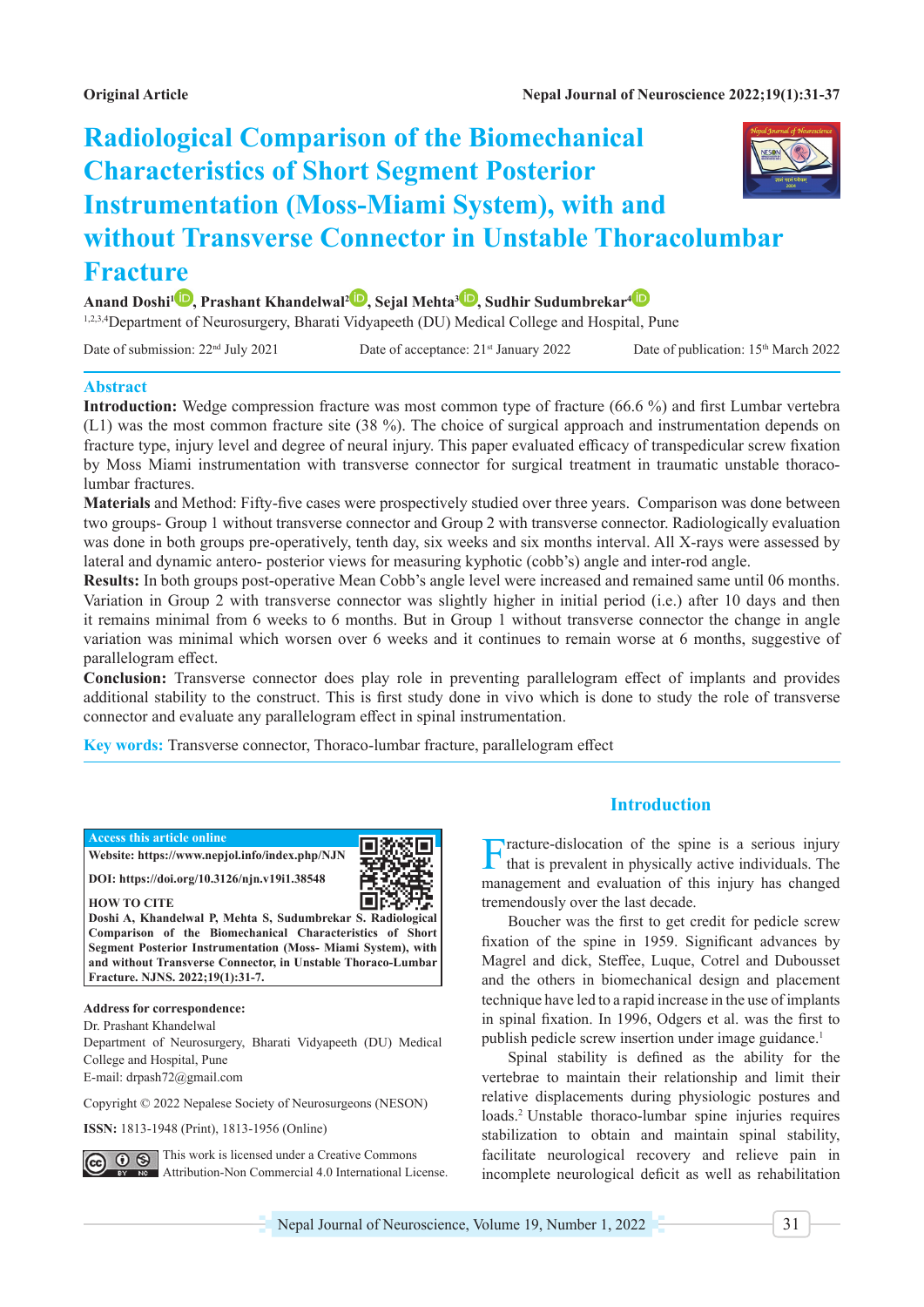### **Doshi et al**

of the patient starting from mobilization to ambulation where possible.<sup>3</sup> In the majority of comparison studies between surgical and non-surgical treatment, it appears that neurologic recovery is enhanced in surgically treated patients. The choice of surgical approach and instrumentation requires a thorough understanding of fracture type, injury level and degree of neural injury.<sup>4</sup> Moss Miami posterior spinal instrumentation is a spinal instrumentation introduced, which is a hybrid system using pedicular screws and rods.

The use of transverse connector in this posterior stabilization has a controversial role. Krag MH et al. found that pedicle fixation techniques may fail during axial loading.<sup>5</sup> This is in part due to a tendency towards the development of a parallelogram-like translational deformity. Toeing-in of the screws and the use of transverse connectors help to prevent this mechanism of construct failure.

The aim of our study is radiological comparison of the biomechanical characteristics of short segment posterior instrumentation (Moss- Miami System), with and without transverse connector, in unstable thoraco-lumbar fractures. Transverse connector have additional stabilization role in Moss Miami pedicle screw system, and it does help in preventing parallelogram effect.

# **Materials and Methods**

A prospective observational study been carried out in our neurosurgical department over a period of three years from Dec 2016 to Dec 2019 after ethical committee approval.

The inclusion criteria were:

- 1. Traumatic insult to the thoracolumbar spine of less than five days duration
- 2. Without significant neurological deficit
- 3. Unstable fracture/subluxation or dislocation

Criteria for the instability of the thoracolumbar injuries during the study:

- a) Loss of vertebral body height by more than 50%
- b) Kyphotic deformity
- c) Involvement of two or more of the Denis' three columns.

Patient data included demographics, mode of injury, duration of trauma, and pre injury ambulatory status. The deformity, disability, distal neurovascular status and other associated injuries were recorded. The neurological status was assessed according to American Spinal Injury Association Score.

All laboratory tests and a thorough radiological investigation including CT scans were done to define the fracture morphology. All the surgeries were performed on routine basis by a single consultant. Other additional surgical procedures example decompression, reduction of fracture, fracture dislocation, or dislocation etc were added to this operative procedure and carried out as per standard technique, when required.

Surgery was done under general anaesthesia through posterior midline approach. Standard Pedicle entry point and directions were followed. Intra-operative confirmation under c-arm guidance was carried out. Transverse connector was used in alternate patients; hence two Groups were formed. Comparison was done between the two groups- Group 1 without transverse connector and Group 2 with transverse connector. Radiologically evaluation was done in both groups pre-operatively, tenth day, six weeks and six months interval. All X-rays were assessed by lateral and dynamic antero- posterior views for measuring kyphotic (Cobb's) angle and inter-rod angle. Four X-ray shoots were taken- Antero-posterior view (Right bending, Left bending, Neutral) and Lateral view. The Difference between Neutral and Right bending angles calculated on X-ray were considered as 'Right bending angle difference'. Similarly difference between Neutral and Left bending angles calculated on X-ray were considered as 'Left bending angle difference'.

Traditional Cobb's beta angle: On the lateral X-ray view the angle is derived from the slope of selected vertebral end‐plates, which also provides objective measurement of frontal plane spinal deformity. Perpendiculars were extended from lines drawn through superior endplate of one vertebra above the cranial implanted vertebrae and inferior endplate of one vertebra below the caudal implanted vertebrae. The resulting angle was measured from the intersection of the two perpendiculars.

#### **Standardization of x-rays**

Tube to plate distance kept at 100 cm

Exposure made on arrested expiration

X-ray machine: Konika Minolta AERO DR (Model-X 70)

Goniometry used for calculating angle of lateral bending- which was kept standard for all patients at 40 degrees. All statistical analysis were done using SPSS (Statistical package for social science) software program, version 18. The mean and standard deviations were computed for continuous variables. Percentages were used for categorical variables.

# **Results**

Out of sixty-five patients with unstable thoraco-lumbar spinal fractures, ten patients were lost for subsequent follow up and were hence excluded from the study. Hence only fifty-five cases were analysed for final result. Most of the patients were in years of age group 36-45 years (24%). The mean age was 41 years (15-67 years).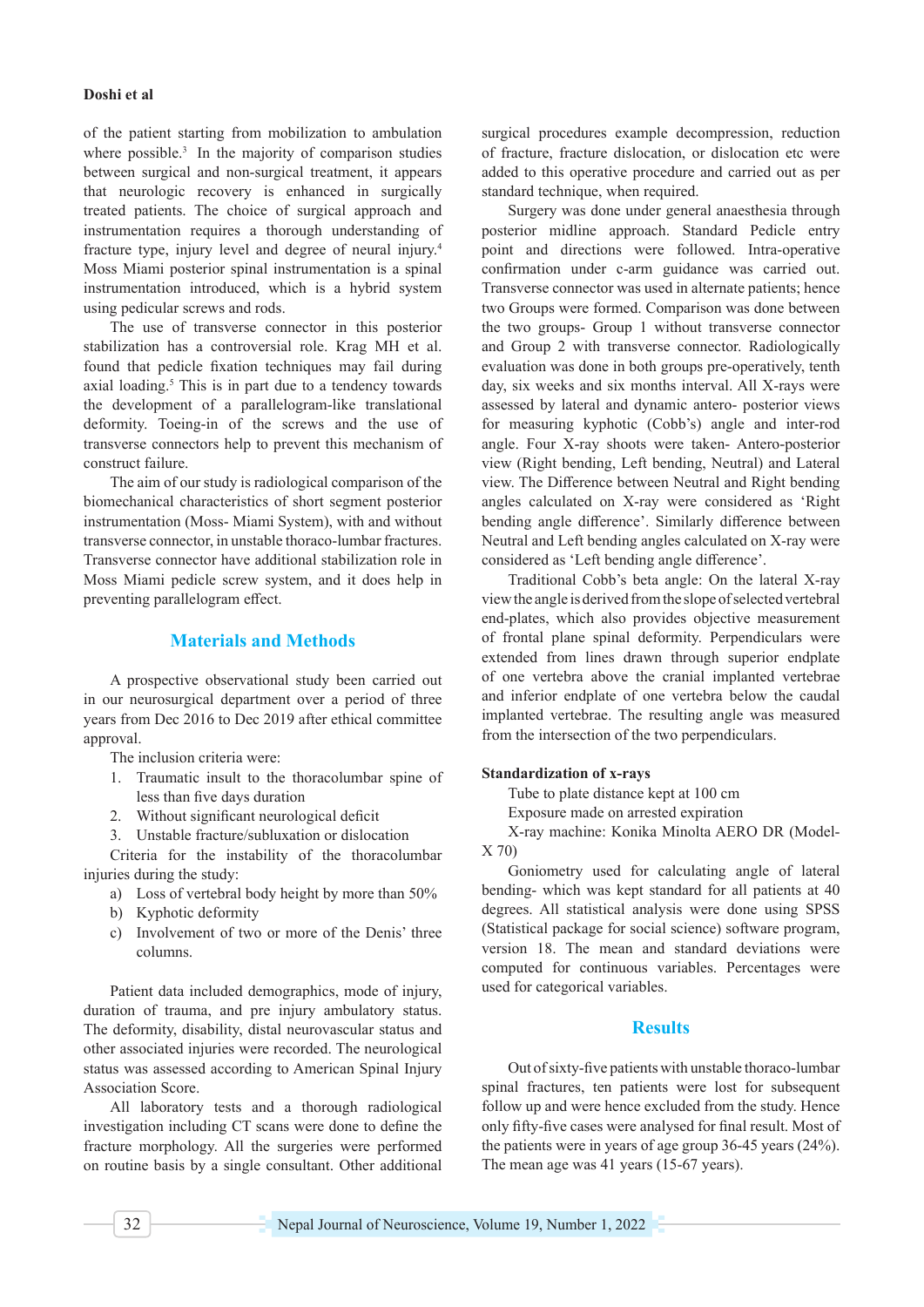# **Radiological Comparison of the Biomechanical Characteristics of Short Segment Posterior ...**

Out of 55 total number of cases, 47 (85%) were males and 8 (15%) were females at the ratio of 5.9 males: 1 female.

70% of the patients were laborers, 15% students 10% were involved in household activities, & 5% other. Out of 55 patients 71 % (39 patients) sustained injury due to fall from height whereas 29 % (16 patients) sustained injury by Road traffic accidents. Wedge compression fractures (63.6 %) was the most common type of injury followed by Unstable burst fracture (30.9 %) and translational injuries  $(5.5\%)$ .

L1vertebra was the most common level of injury. Out of 55 patients, 21 patients (38 %) had L1 vertebral fracture. Out of 55 total number of cases, 26 (47.3 %) had mild neurological involvement and 29 (52.7 %) had no neurological involvement.

Graph 1 and Graph 2 shows the variation is more stable from 10 days to 6 months in Group 2 as compared to Group 1. The variation in Group 2 was slightly higher in initial period (i.e.) after 10 days and then it remains minimal from 6 weeks to 6 months. But in Group 1 the change in angle variation was minimal which worsen over 6 weeks and it continues to remain worse at 6 months. This statistical analysis was carried out using Independent t test (p value  $< 0.001$ )

In Group 1 the mean Cobb's (beta) angle level increased up to 22 degrees after  $10<sup>th</sup>$  post-operative day and remained same until 6 months. In Group 2 the mean Cobb's (beta) angle level increased up to 17.7 degrees after 10<sup>th</sup> post-operative day and remained same until 6 months as shown in table 1 and Graph 3. Within the postoperative time period the mean Cobb's (beta) angle level were similar after 10 days to 6 months with an increase of maximum 3.3 degrees in Group 2 (with transverse connector) also mean Cobb's (beta) angles were similar with a decrease of 0.9 degrees. This statistical analysis was carried out paired t test (p value  $< 0.001$ ).



*Figure 1: Radiograph of Dorso-Lumbar spine in Anteroposterior -Left lateral bending at sixth postoperative week showing measurement of the Left lateral bending angle.*



*Graph 1. Graphical representation showing trend in variation of alpha (α) angle after Right bending in group 1 and 2.*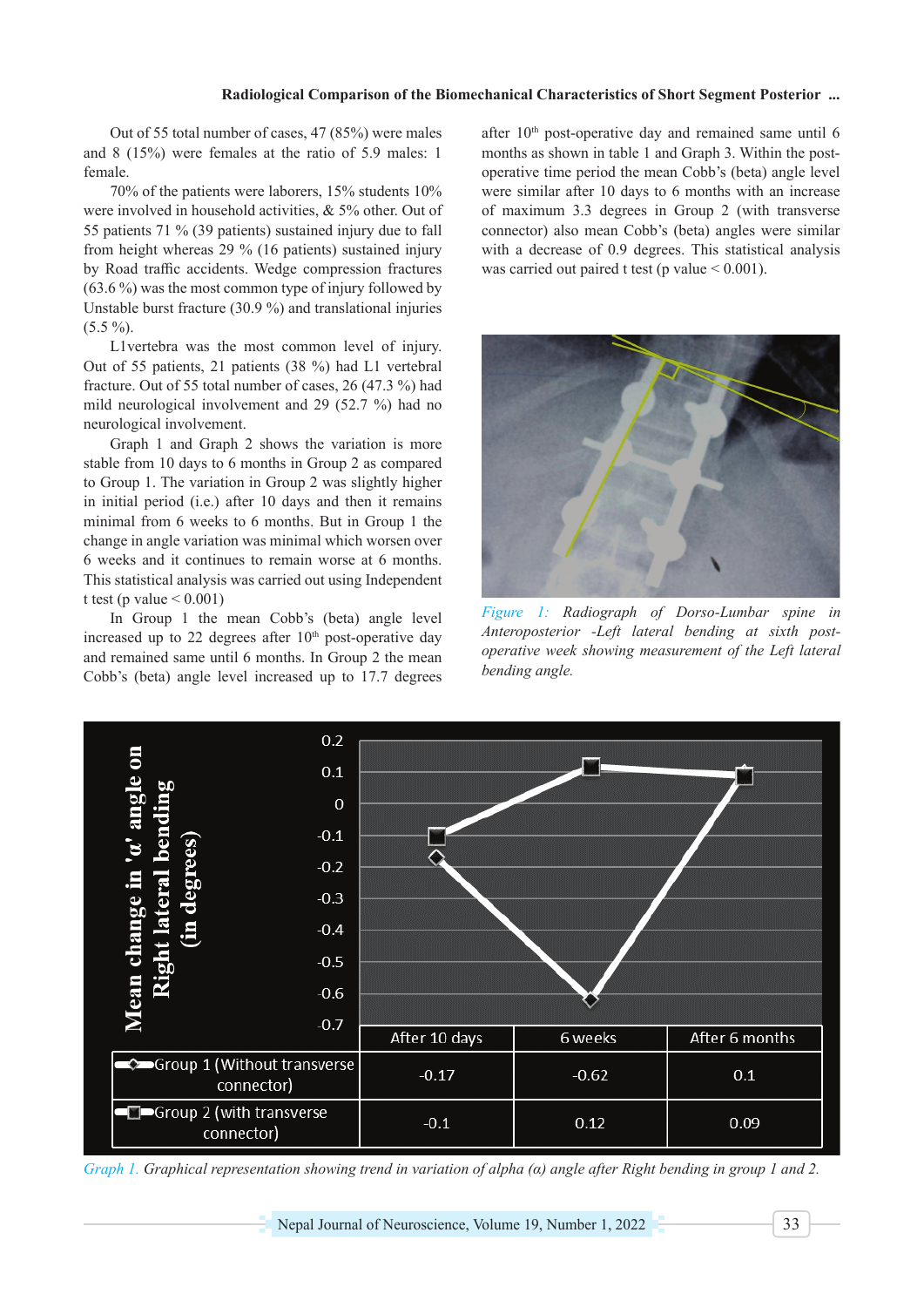# **Doshi et al**



*Graph 2. Graphical representation showing trend in variation of alpha (α) angle after Left bending in group 1 and 2.*



*Graph 3. Graphical representation showing change in Cobbs (Beta) angle during post-operative period in both Group 1 and Group 2 patients*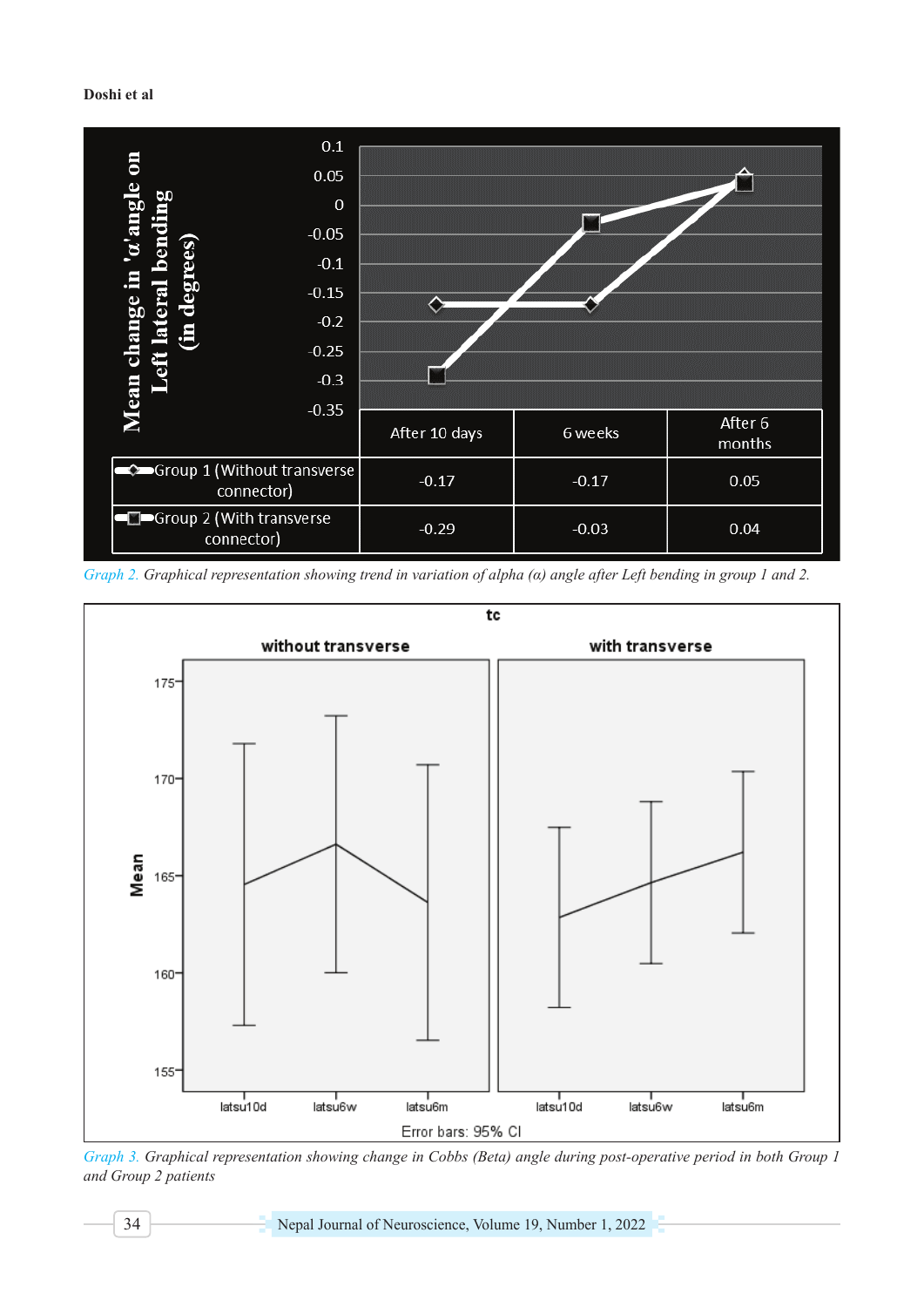#### **Radiological Comparison of the Biomechanical Characteristics of Short Segment Posterior ...**

|                | Group          | Cobbs (beta) angle<br>pre-operatively in<br>supine (pre_opkd) | Cobbs (beta) angle<br>after 10th post-<br>operative day in<br>supine (latsu10d) | <b>Cobbs</b> (beta)<br>angle at 6 weeks in<br>supine (latsu6w) | Cobbs (beta) angle<br>at 6 months in<br>supine(latsu6m) |
|----------------|----------------|---------------------------------------------------------------|---------------------------------------------------------------------------------|----------------------------------------------------------------|---------------------------------------------------------|
| 1              | Mean           | 142.500                                                       | 164.548                                                                         | 166.619                                                        | 163.62                                                  |
|                | N              | 21                                                            | 21                                                                              | 21                                                             | 21                                                      |
|                | Std. Deviation | 16.4187                                                       | 15.9122                                                                         | 14.5146                                                        | 15.571                                                  |
| $\mathfrak{D}$ | Mean           | 145.191                                                       | 162.853                                                                         | 164.647                                                        | 166.21                                                  |
|                | N              | 34                                                            | 34                                                                              | 34                                                             | 34                                                      |
|                | Std. Deviation | 14.9585                                                       | 13.2828                                                                         | 11.9370                                                        | 11.908                                                  |
| Total          | Mean           |                                                               | 163.500                                                                         | 165.400                                                        | 165.22                                                  |
|                | N              |                                                               | 55                                                                              | 55                                                             | 55                                                      |
|                | Std. Deviation |                                                               | 14.2228                                                                         | 12.8857                                                        | 13.344                                                  |

*Table 1: Correlation of two groups with respect to Mean and Standard deviation of Cobb's (Beta) angle in supine position at given time intervals*

# **Discussion**

The efficacy of transverse connector is controversial and conflicting reports has been published in the literature. There are concerns regarding the efficacy of these devices, as several other studies have failed to demonstrate any appreciable clinical benefits despite the significant additional cost of each supplementary transverse connector.6

 Many surgeons all over the world have used transverse rod connectors to increase the axial and torsional stability of the instrumented spine. There were research studies done in vitro which evaluated increased torsional stability of the construct and common fatigue failure sites with use of transverse connector.7,8

In cervical spine in vitro studies showed adding Transverse connector to C1 Lateral mass- C2 pars can effectively decrease the axial rotation and enhance the stability of C1-C2 segment.<sup>9</sup>

We used McAfee's system to classify the fractures after radiological evaluation. The most common fracture pattern in our study was wedge compression (63.6 %), as revealed in the CT scan. The second most common pattern was unstable burst fracture (30.9 %), followed by translational injuries (5.5 %). The CT reconstruction characteristically showed the mal-alignments. Unstable burst fractures and, in particular, translational injuries were associated with severe neurological involvement. Kim et al. also reported a high degree of neurological involvement in patients with posterior element involvement – i.e. burst fractures and rotational injuries.10 In the present study 38 % showed clustering of the spinal injuries at the first lumbar vertebra (L1) level and 47.3 % had mild neurological involvement. Other studies show clustering of thoraco-lumbar trauma around D12 and L1. Weyns et al. showed 60% injuries over D12- L1, Viale et al. 55% and Carl et al. 82% at D12L1 junction.11,12,13 During the surgery we did not observe any major intraoperative complications. However, Postoperatively six patients developed complications- one had bed sore and five developed urinary tract infection.

The improvements were observed in the radiological parameters (kyphotic deformity) measured pre and postoperatively. A good correction of kyphosis was achieved by surgery with 22 degree and 17.7 degree in Group 1 and Group2 respectively. None of the patients developed significant kyphotic collapse till six months follow-up. Kim et al shows the average preoperative kyphotic angle of all patients was 19.7 degree  $(+/-8.9)$ , and corrected to 5.5 degree (+/-7.0) post-operatively, and progressed to 8.2 degree  $(+/-6.3)$  at the latest follow-up (14.6 months).<sup>14</sup> Jin-Ho Hwang et al shows the mean preoperative, immediate postoperative and final kyphosis angles at the fracture site were respectively 20.8 degrees (+/- 6.4), 8.2 degrees (+/- 4.8), and 15.2 degrees (+/- 6.0).<sup>15</sup>

Spinal rotation instability and its role in spinal fusions is difficult to measure. Numerous in vitro biomechanical studies have evaluated the use of transverse connector as adjuvants to posterior constructs. Dick et alanalysed various designs of transverse connector in sawbones and Lynn et al explored the effect of adding Transverse connector to pedicle screw-rod constructs for thoracolumbar fractures in animal cadaveric models.<sup>16,17</sup> Both studies concluded that transverse connector increased the torsional rigidity and rotational stiffness of constructs with transverse connector. But Lynn et al studied lateral bending also, which states that construct with one transverse connector was significantly stiffer than that without any transverse connector at 0.5 inch of displacement.17 Lim et alpredicted improvement in both axial rotation and lateral bending when transverse connector is used. This study was also done in animal models in vitro.<sup>18</sup>

Our study states that transverse connector does help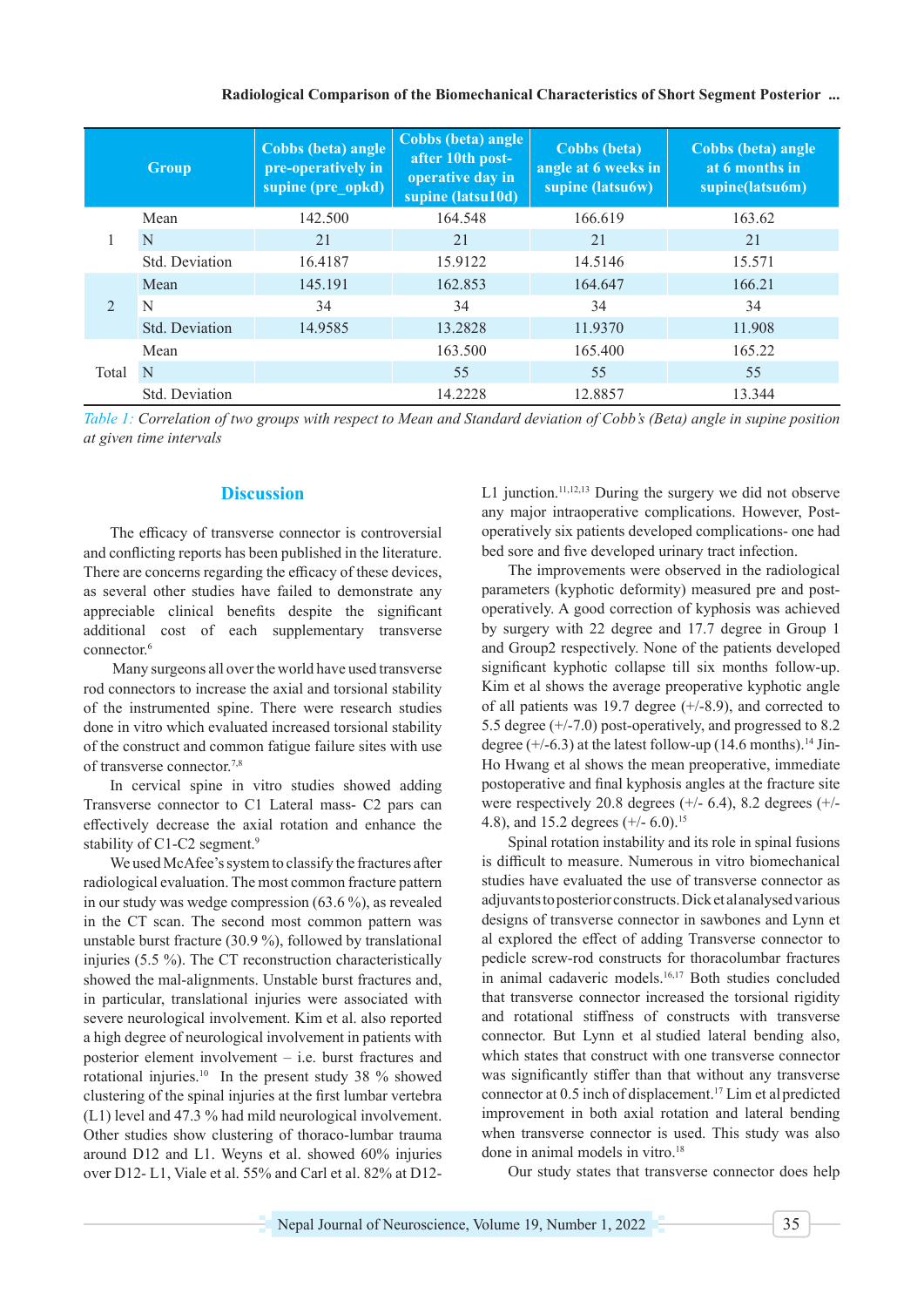#### **Doshi et al**

in preventing parallelogram effect between the vertical rods especially while lateral bending and thus increases the stability of the implant.

Variation in Group 2 with transverse connector was slightly higher in initial period (i.e.) after 10 days and then it remains minimal from 6 weeks to 6 months. But in Group 1 without transverse connector the change in angle variation was minimal which worsen over 6 weeks and it continues to remain worse at 6 months, suggestive of parallelogram effect.

This is first study done in vivo which is done to study the role of transverse connector and evaluate any parallelogram effect in spinal instrumentation. We haven't studied torsional stability of instrumented spine as done in other studies.

# **Conclusion**

Fractures and fracture dislocations of the spine are serious injuries and are occurring mostly among productive age group people. Therefore, their absence from the work can cost a lot to the patient, the patient's family and the nation as a whole. So early treatment and rehabilitation leading to early return to work can minimize the loss. The management and evaluation of these types of injuries have changed dramatically over the last decade due to improvement of imaging technologies and spinal instrumentation. The results showed that Moss Miami pedicle screw system with transverse connector provides stable, reliable, segmental construct, helps in immediate rehabilitation of patients. There was significant improvement in Kyphotic deformity after instrumentation. Transverse connector does play role in preventing parallelogram effect of implants and provides additional stability to the construct. We claim that this could be the first study done in vivo which is done to study the role of transverse connector and evaluate any parallelogram effect in spinal instrumentation.

## **Acknowledgement**

We are thankful to XXXXXXX and XXXXX for reviewing the article.

**Funding:** None **Conflict of interest:** None

## **References**

1. Walker CT, Kakarla UK, Chang SW, Sonntag VK. History and advances in spinal neurosurgery: JNSPG 75th anniversary invited review article. Journal of Neurosurgery: Spine. 2019;31(6):775-85. [https://doi.](https://doi.org/10.3171/2019.9.SPINE181362) [org/10.3171/2019.9.SPINE181362](https://doi.org/10.3171/2019.9.SPINE181362)

- 2. Leone A, Guglielmi G, Cassar-Pullicino VN, Bonomo L. Lumbar intervertebral instability: a review. Radiology. 2007;245(1):62-77. [https://doi.](https://doi.org/10.1148/radiol.2451051359) [org/10.1148/radiol.2451051359](https://doi.org/10.1148/radiol.2451051359)
- 3. Alhelal F. Design, development, manufacturing and biomechanical testing of Stand-alone cage for posterior lumbar interbody fusion.
- 4. Rajasekaran S, Kanna RM, Shetty AP. Management of thoracolumbar spine trauma. Indian journal of orthopaedics. 2015;49(1):72-82. [https://doi.](https://doi.org/10.4103/0019-5413.143914) [org/10.4103/0019-5413.143914](https://doi.org/10.4103/0019-5413.143914)
- 5. Krag MH, Weaver DL, Beynnon BD, Haugh LD. Morphometry of the thoracic and lumbar spine related to transpedicular screw placement for surgical spinal fixation. Spine. 1988;13(1):27-32. [https://doi.](https://doi.org/10.1097/00007632-198801000-00007) [org/10.1097/00007632-198801000-00007](https://doi.org/10.1097/00007632-198801000-00007)
- 6. Wood KB, Wentorf FA, Ogilvie JW, Kim KT. Torsional rigidity of scoliosis constructs. Spine. 2000;25(15):1893-8. [https://doi.](https://doi.org/10.1097/00007632-200008010-00006) [org/10.1097/00007632-200008010-00006](https://doi.org/10.1097/00007632-200008010-00006)
- 7. Stambough JL, Sabri EH, Huston RL, Genaidy AM, Al-Khatib F, Serhan H. Effects of crosslinkage on fatigue life and failure modes of stainless steel posterior spinal constructs. Journal of spinal disorders. 1998;11(3):221-6. [https://doi.](https://doi.org/10.1097/00002517-199806000-00008) [org/10.1097/00002517-199806000-00008](https://doi.org/10.1097/00002517-199806000-00008)
- 8. Serhan H, Slivka M. Spinal implant transverse rod connectors: A delicate balance between stability and fatigue performance. InSpinal Implants: Are We Evaluating Them Appropriately? 2003 Jan. ASTM International.
- 9. Li T, Ma C, Du YQ, Qiao GY, Yu XG, Yin YH. The Role of Transverse Connectors in C1-C2 fixation for Atlantoaxial Instability: Is It Necessary? A Biomechanical Study. World Neurosurgery. 2020;140:e212-8. [https://doi.org/10.1016/j.](https://doi.org/10.1016/j.wneu.2020.04.247) [wneu.2020.04.247](https://doi.org/10.1016/j.wneu.2020.04.247)
- 10. Kim NH, Lee HM, Chun IM. Neurologic injury and recovery in patients with burst fracture of the thoracolumbar spine. Spine. 1999;24(3):290-3. <https://doi.org/10.1097/00007632-199902010-00020>
- 11. Weyns F, Rommens PM, Van Calenbergh F, Goffin J, Broos P, Plets C. Neurological outcome after surgery for thoracolumbar fractures. A retrospective study of 93 consecutive cases, treated with dorsal instrumentation. Eur Spine J Off Publ Eur Spine Soc Eur Spinal Deform Soc Eur Sect Cerv Spine Res Soc. 1994;3(5):276–81. [https://doi.org/10.1007/](https://doi.org/10.1007/BF02226579) [BF02226579](https://doi.org/10.1007/BF02226579)
- 12. Viale GL, Silvestro C, Francaviglia N, Carta F, Bragazzi R, Bernucci C, Maiello M. Transpedicular decompression and stabilization of burst fractures of the lumbar spine. Surgical neurology. 1993;40(2):104- 11. [https://doi.org/10.1016/0090-3019\(93\)90119-L](https://doi.org/10.1016/0090-3019(93)90119-L)